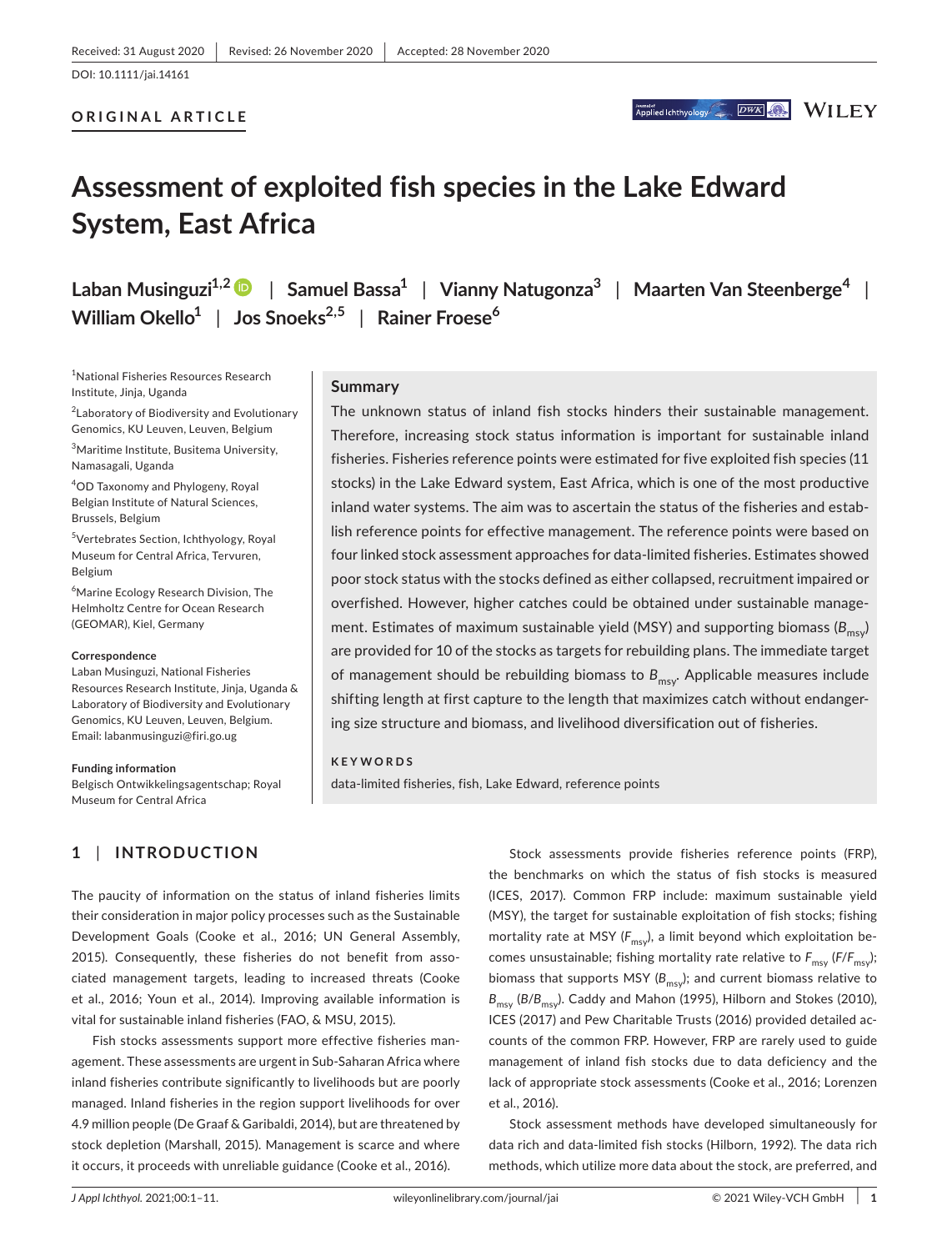importance is based on annual catches from the water bodies (NaFIRRI, 2018). Gillnets and longlines are the main fishing gears. Selectivity of these gears is envisaged to be sigmoid, a variant importance is based on annual catches from the water bodies (NaFIRRI, 2018). Gillnets and longlines are the main fishing gears. Selectivity of these gears is envisaged to be sigmoid, a variant of the general bell-shaped selectivity for the gears because multiple hook sizes and mesh sizes are used, and small individuals are not caught and capture is expected starting from L<sub>m50</sub> of the general bell-shaped selectivity for the gears because multiple hook sizes and mesh sizes are used, and small individuals are not caught and capture is expected starting from *L*m50 TABLE 1 Fish species assessed and their ecological and fishery aspects. Resilience and Length at 50% maturity (L<sub>m50</sub>) are adopted from FishBase (Froese & Pauly, 2019). Fisheries **TABLE 1** Fish species assessed and their ecological and fishery aspects. Resilience and Length at 50% maturity (*L*m50) are adopted from FishBase (Froese & Pauly, 2019). Fisheries

| (common name)<br>Scientific name              | <b>Habitat</b>                                                                                            | first maturity<br>Length at<br>$(L_{m50})$ | Resilience (population<br>doubling time in<br>years) | Fecundity (range)                                | Fisheries importance                                                                                                                                                                                                        |
|-----------------------------------------------|-----------------------------------------------------------------------------------------------------------|--------------------------------------------|------------------------------------------------------|--------------------------------------------------|-----------------------------------------------------------------------------------------------------------------------------------------------------------------------------------------------------------------------------|
| (Elephant snout fish)<br>Mormyrus kannume     | Demersal; inhabits near shore and offshore<br>$\overline{0}$<br>habitats in lakes, spawning in rocky area | I                                          | Medium (1.4-4.4)                                     | 1,393 and 17,396<br>(Okedi, 1970)                | Relative composition in catches is 5.3%, 2.4%<br>and 3% in lakes Edward and George and the<br>Kazinga channel respectively                                                                                                  |
| Protopterus aethiopicus<br>(Marbled lungfish) | fringes associated with rivers and open waters<br>Demersal; inhabits nearshore vegetation                 | $\overline{2}$                             | $Low (4.5-14)$                                       | 468-8,422 (Witte & de<br>Winter, 1995)           | important in Lake Edward and the Kazinga<br>Responsible for most of the catch in Lake<br>George (35.2%), and the second most<br>channel                                                                                     |
| Oreochromis niloticus<br>(Nile tilapia)       | and shallow waters of $<$ 20 m depth (van<br>Benthopelagic; restricted to near shore<br>Oijen, 1995)      | 25                                         | Medium (1.4-4.4)                                     | 735-1,050 (Natugonza<br>et al., 2015)            | reduced due to overexploitation. It is now the<br>fish species, but its relative importance has<br>third most important in Lake Edward after<br>Previously, the most important commercial<br>Semutundu and Marbled lungfish |
| (North African catfish)<br>Clarias gariepinus | Benthopelagic; prefers shallow and swampy<br>areas in lakes and rivers                                    | 30.8                                       | Medium (1.4-4.4)                                     | 5,000-192,000 (Witte &<br>de Winter, 1995)       | Comprises 13% of the catch in Lake Edward,<br>17.3% in Lake George and 11.4% in the<br>Kazinga channel                                                                                                                      |
| Bagrus docmak<br>(Semutundu)                  | Benthopelagic; in lakes, widespread in both<br>shallow and deep water                                     | 30                                         | Medium (1.4-4.4)                                     | 25,000-100,000 (Dadzie &<br>Ochieng-Okach, 1989) | Lake George (18.1%) after Marbled lungfish<br>(40.2%) and the second most important in<br>Edward (33.5%) and the Kazinga channel<br>The most important in catches from Lake                                                 |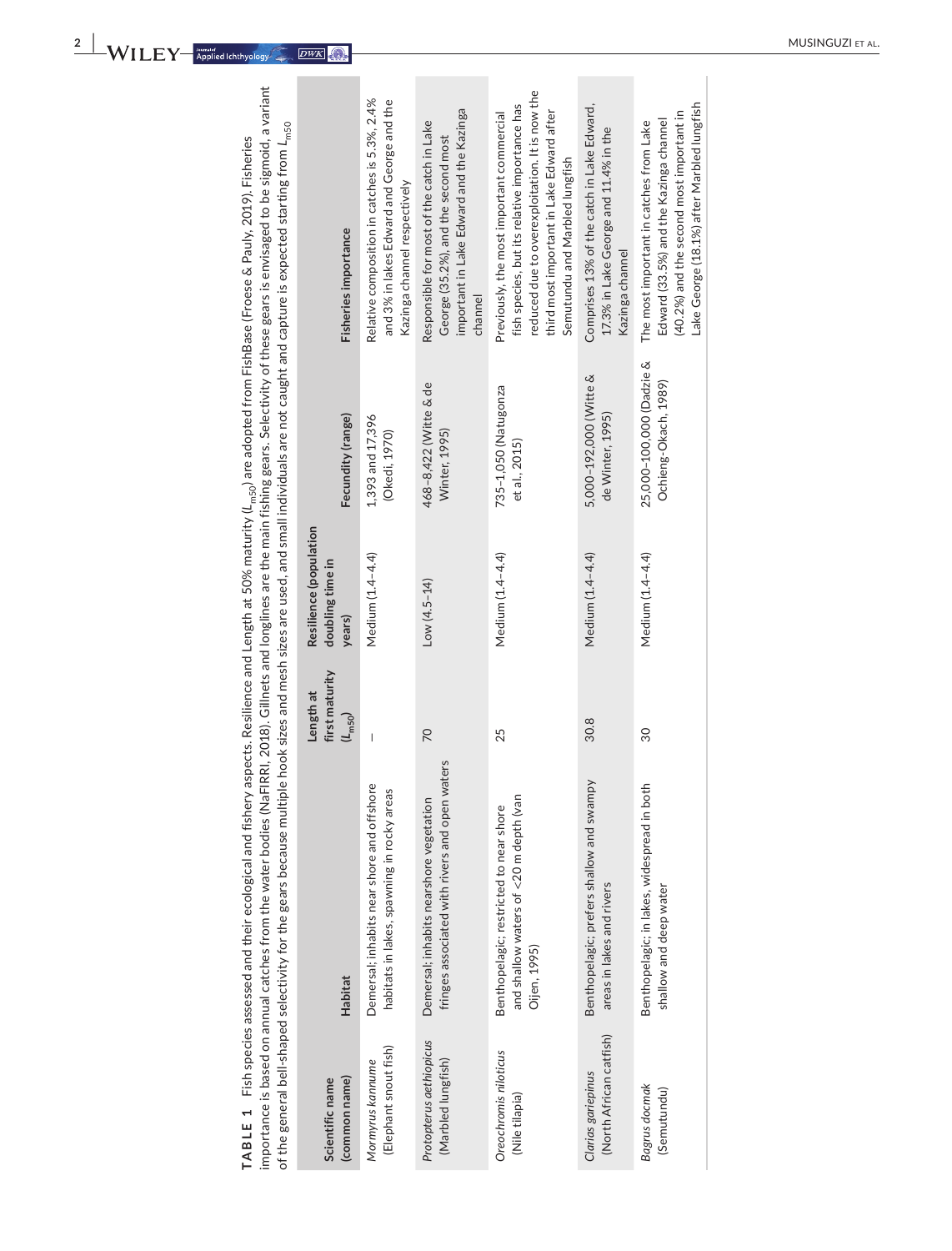**|** MUSINGUZI et al. **3**

for a longtime, stock assessment agencies restricted assessments to data rich stocks. The increasing need of sustainable exploitation of all stocks has resulted into improvements in data-limited methods, addressing earlier criticisms such as the failure to adequately incorporate prior knowledge and the biology of stocks, conduct sensitivity analysis, and Monte-Carlo testing. These methods are becoming widely applied globally (Le Quesne et al., 2013).

This study aimed to determine FRP in the Lake Edward system, East Africa, one of the most productive inland water systems (Beadle, 1981), using stock assessment methods for data-limited fisheries. The system has the Kazinga Channel and lakes Edward and George as its main water bodies (Figure S1). Lake George and the Kazinga channel are within Uganda while Lake Edward is shared by Uganda and the Democratic Republic of the Congo (DRC). Decru et al. (2020) provided a detailed account of the features of the system. The waterbodies support fisheries with annual combined catches of 21,000 tonnes, supporting 22,000 fishers in Uganda and the DRC (Bassa et al., 2014; Lubala et al., 2018). Only five of eight commercial fish species were assessed in this study due to data limitations (Table 1). The assessed fish species are responsible for >80% of the catches in each of the waterbodies (NaFIRRI, 2018). The wide application of the data-limited stock assessment methods justified their application in this assessment. In addition, only length frequencies, catches, and catch per unit effort (CPUE), a measure of relative abundance were available for the stocks assessed, data that were not adequate for data rich methods.

The major FRP determined for the stocks assessed were MSY, *B*<sub>msy</sub>, *B*/*B*<sub>msy</sub>, *F*<sub>msy</sub>, *F*/*F*<sub>msy</sub>, and current biomass relative to unfished biomass  $(B/B_0)$ . The MSY,  $F_{\text{msy}}$  and  $F/F_{\text{msy}}$  were determined to demonstrate to managers, the limits below or beyond which fishing is sustainable or unsustainable. The  $B_{\text{msy}}$ ,  $B/B_{\text{msy}}$ , and  $B/B_{0}$  were determined to demonstrate the degradation or rebuilding potential of the stocks, and as targets of rebuilding or maintaining the stocks at optimal levels. The  $B_{\text{msv}}$ , which is an absolute number, is particularly important as it can easily be understood by managers.

Our assessment is the first to provide FRP for the system. Fisheries management in the system is not effective, as depicted in the declining CPUE (Bassa et al., 2014; Lubala et al., 2018). The FRP are envisaged to stimulate effective management and provide a basis for evaluation. Our assessment responds to calls to assess data-limited fisheries and develop responsible inland fisheries (FAO, 2020; FAO, & MSU, 2015).

## **2** | **MATERIALS AND METHODS**

#### **2.1** | **Approach**

From a fisheries perspective, the assessed species were assumed to form distinct stocks within the waterbodies. In Lake Edward, all species were assumed to form subpopulations in the eastern, Ugandan side of the lake, with little exchange with the western subpopulation in the DRC; also the DRC fishers were assumed not to fish in Uganda and vice versa. While there is no evidence of the actual existence of separate stocks, we assumed restricted exchanges because the assessed species dominantly use nearshore, shallow and vegetated fringes as habitats (Table 1). Nile tilapia (*Oreochromis niloticus*), one of the most important species for fisheries, is restricted to shallow habitats of <20 m (van Oijen, 1995), while North African catfish (*Clarias gariepinus*) was found to predominantly use vegetated fringes in Lake Edward (Mbalassa et al., 2015). Because only catch data for Uganda were used, the generated FRP apply only to Uganda.

The FRP were based on four stock assessment methods for data-limited fisheries: Length-based Bayesian Biomass (LBB; Froese et al., 2018a), abundance-based maximum sustainable yield (AMSY; Froese et al., 2019a), catch-based maximum sustainable yield (CMSY), and a Bayesian Schaefer Model (BSM; Froese et al., 2017). The LBB is a Bayesian model, considering prior knowledge on the stock, while the AMSY, CMSY, and BSM are mixed Bayesian and Monte Carlo methods. These methods are user friendly with open source software, facilitating easy application to the fish stocks of interest. Also, the methods have fewer data needs compared to similar methods such as length-based model (Hordyk et al., 2015) and the Lengthbased Integrated Mixed Effects model (Rudd & Thorson, 2018).

The LBB uses length frequency data from commercial landings to estimate asymptotic length ( $L_{\text{inf}}$ ), length at first capture ( $L_c$ ), and somatic growth rate, *K*. The LBB then estimates natural mortality rate (*M*) relative to *K* (*M*/*K*), fishing mortality rate (*F*) relative to *K* (*F*/K), *F* relative to *M* (*F*/*M*), and total mortality rate (*Z*) relative to *K* (*Z*/*K*). These estimates are further used to derive stock status reference points: the current exploited biomass to unexploited biomass ratio ( $B/B_0$ ), an indicator of fish stock depletion; the optimal length at first capture (L<sub>copt</sub>) that would maximize catch and biomass at the prevailing fishing effort; the mean optimal length in catch (L<sub>opt</sub>) that would maximize unexploited biomass; and  $B/B_{\text{msy}}$ . The LBB assumes that most fish species grow throughout their lives and approach  $L_{\text{inf}}$ in absence of mortality, that gear selection is sigmoid where small individuals are not caught and all individuals past a certain size are caught, and that CPUE is proportional to biomass. Gillnets and hooks are the main gears for the assessed fish stocks and their selectivity should be consistent with the assumed selectivity because multiple hook sizes and mesh sizes are used and capture of small fish before maturity is discouraged. The LBB method was criticized by Hordyk et al. (2019) for limited sensitivity analysis for parameter estimates, the use of biased  $L_{\text{inf}}$  and *M/K* prior, and the failure to account for reduced recruitment at stock sizes below  $B_0$  when estimating  $B/B_0$ and *B*/*B<sub>msy</sub>*. These inefficiencies were addressed and besides, the LBB has a provision to replace the L<sub>inf</sub> prior with better independent estimates if available (Froese et al., 2019b).

The AMSY approach estimates FRP from relative abundance and resilience, a measure of the speed by which a population can recover from a depleted state and is a summary description for the intrinsic rate of population increase (Froese et al., 2017; Froese et al., 2019a). The estimated FRP are  $F_{\text{msv}}$ ,  $F/F_{\text{msv}}$ , and  $B/B_{\text{msv}}$ . The CMSY approach uses catch and resilience data and, if available for analysis by a full BSM, biomass or CPUE to estimate MSY,  $F_{\text{msv}}$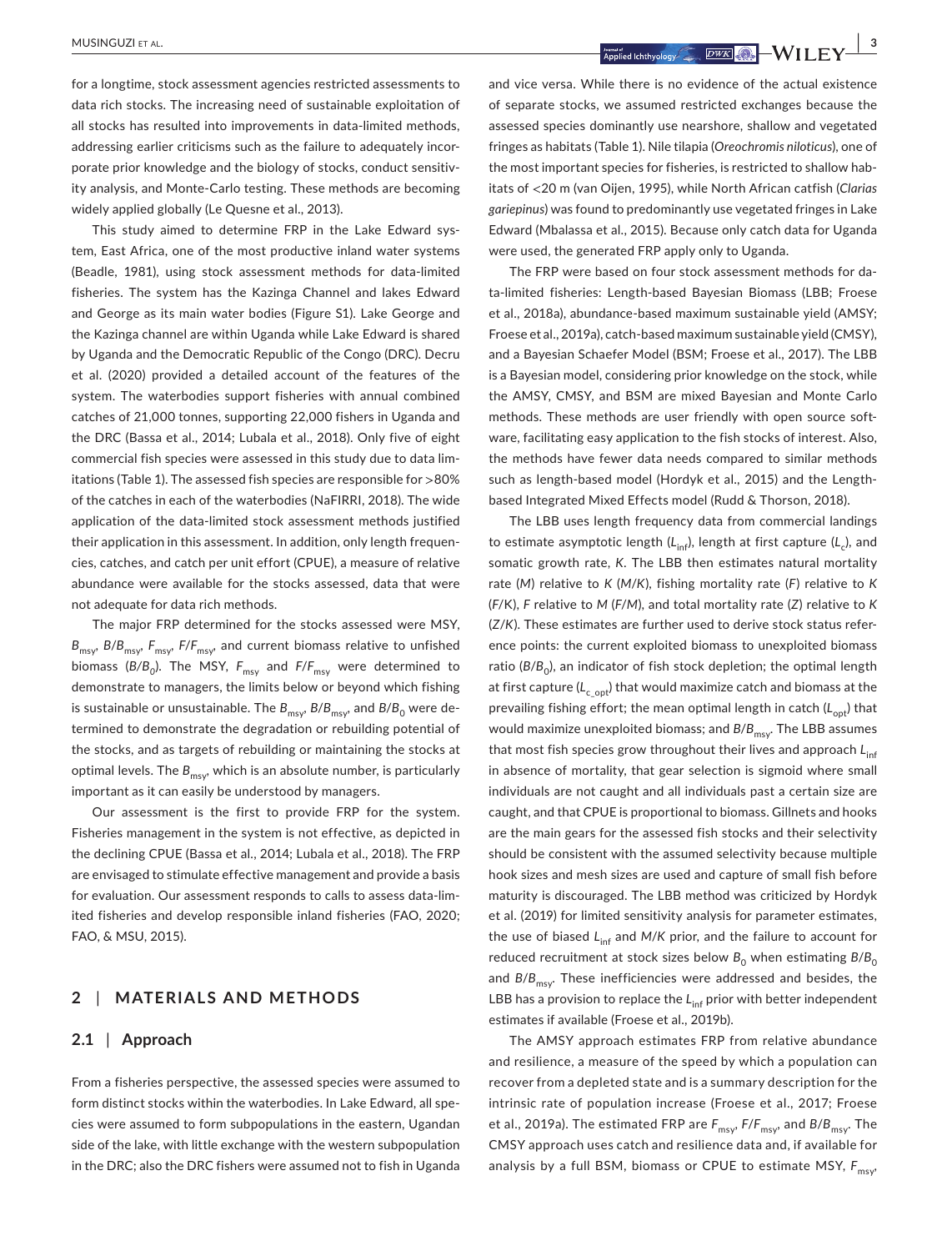**4 A/II EV** *knotostehhydpol<sup>2</sup> <i>DWR Q* 

*B*msy, *F*, biomass, *B*/*B*msy, and *F*/*F*msy (Froese et al., 2017). If biomass or CPUE are available and reliable, as it was the case for our assessed stocks, the results of BSM are typically preferred for fisheries management over those of CMSY because they are based on more data. In addition to the FRP, the CMSY and BSM generate Kobe stock status plots to visualize the status of the stocks. The CMSY and BSM methods build on surplus production principles and assume that every stock in a fishery has a specific carrying capacity (*k*) and that the stock biomass tends to grow back to k when reduced, for example, by fishing. The growth will depend on the intrinsic growth rate of the population (*r*) and is low at low or high populations levels and maximum at *k*/2. Because new biomass production is maximized at *k*/2, the approach assumes that *k* is approximately equal to  $B_0$  and determines MSY as the biomass accumulation when  $B_0$  is halved. The equations and explanations of how these FRP are estimated are described in Froese et al. (2017), Froese et al. (2018a), and Froese et al. (2019a).

# **2.2** | **Assessed species, data acquisition, and application**

Only five of the eight species of fisheries importance in the system were assessed (Table 1). The assessed species include the most important species in the fisheries of the waterbodies. The species are benthopelagic or demersal, utilizing nearshore and open water habitats. The species were selected because they had adequate data for the approaches used.

The length frequency data for the LBB (Musinguzi, 2020) were obtained from the National Fisheries Resources Research Institute (NaFIRRI), Uganda. NaFIRRI conducts catch assessment surveys at fish landing sites spread across the waterbodies (Figure S1), generating data representative of the exploited size range of the species, a requirement of the LBB (Froese et al., 2018a). Based on suitable data (Table S1), the assessment included seven stocks belonging to four fish species (Table 1). Length at which 50% of individuals reach maturity  $(L_{m50})$  is an input into the LBB to generate the percentage of mature fish in catches. The L<sub>m50</sub> for the species, except for Semutundu (*Bagrus docmak*), were obtained from FishBase (Froese & Pauly, 2019). Compared to the observed maximum length ( $L_{\text{max}}$  of 100 cm), the  $L_{\text{m50}}$  values for Semutundu available in FishBase appeared to be underestimated because  $L_{m50}$ for fish species is generally one third to half of  $L_{\text{max}}$ , depending on the species (Cushing, 1981; Pauly, 1984). As a result, the L<sub>m50</sub> for Semutundu was set to 30 cm. The estimated L<sub>inf</sub> for the same species during the first round of implementation of the LBB with Lake Edward data differed by more than 10, from 66.2 cm in 2006 to 79.9 cm in 2017. As recommended (Froese et al., 2018b), the L<sub>max</sub> and median  $L_{\text{max}}$  (80 cm) across the years with data (Table S1) were used as a guide to set L<sub>inf</sub> to 80 cm for the species.

The data requirements for the AMSY are abundance and resilience (Froese et al., 2019a). Fishery dependent CPUE was used as a proxy for abundance (Musinguzi, 2020). Catch per boat per gear per

day derived from fish landings data available at NaFIRRI was used as the CPUE. The fish landings are normally recorded at landing sites (five on Lake Edward, three on Lake George and two on the Kazinga channel; Figure S1; Bassa et al., 2014). To create continuous time series, single data gaps in CPUE were filled by averaging values of the preceding and subsequent years. Linear interpolation was used for two to three consecutive data gaps. Fish stocks with more than three consecutive data gaps were excluded from the analysis to minimize uncertainties.

Ten stocks, belonging to four fish species, were analyzed by the AMSY (Table S2). Resilience for the species was obtained from FishBase. The AMSY method also requires as priors, the lower and upper limits of the relative stock size  $(B/B_0)$  for a given year in the time series of the CPUE, preferably the year with the best fit in the LBB if LBB results are available. In our case, LBB results were available for Nile tilapia and Semutundu in Lake Edward. The year with the best fit was 2012 and the estimated  $B/B_0$  95% confidence limits were 0.076–0.17 and 0.021–0.041 for the species respectively. Because these narrow ranges would strongly pre-determine the AMSY analysis, the respective  $B/B_0$  priors were instead set to the strongly depleted range of 0.01–0.2 (Froese et al., 2019a). For the other stocks, relative stock biomass was provided for the first year in the time series and set at the strongly depleted range, informed by our knowledge of fisheries in the system (Bassa et al., 2014; Lubala et al., 2018).

The CMSY and BSM were conducted for the same stocks as AMSY. The catch data used by the CMSY and BSM (Musinguzi, 2020) was estimated by combining the CPUE, the number of boats on the waterbodies and the average number of annual fishing days (LVFO, 2005). The CMSY and BSM methods also require priors for resilience and  $B/B<sub>o</sub>$  at the start, intermediate and end of the available catch time series which can be from the LBB estimates, expert knowledge or default values (Froese et al., 2019c). For Semutundu in Lake Edward, the B/B<sub>0</sub> priors at the start and intermediate (2012) stages were obtained from LBB. The estimates of LBB for Nile tilapia in Lake Edward were only used as a guide for the same reason as in AMSY (Froese et al., 2017). The *B*/*B*<sub>0</sub> at the end of the time series for both species were default values because the end year (2019) was not covered by the LBB. Default values were adopted for other stocks. All default values suggested very low stock levels (0.01–0.2) based on the existing knowledge of intensive fishing (Bassa et al., 2014; Lubala et al., 2018). The intermediate year was set at 2012 for all the stocks other than Elephant-snout fish (*Mormyrus kannume*) in Lake Edward whose intermediate year was set at 2013 because 2012 is the start year in its time series.

For Semutundu in Lake Edward, a stable CPUE was observed, despite the declining biomass probably due to an unquantified increase in fishing effort (effort creep). The effort creep can be caused, among others, by improved efficiency of fishing (Palomares & Pauly, 2019). Such aspects have been experienced in our stocks as a response of fishers to declining CPUE (Lubala et al., 2018). The CMSY, BSM, and AMSY were, therefore, implemented with an assumed effort creep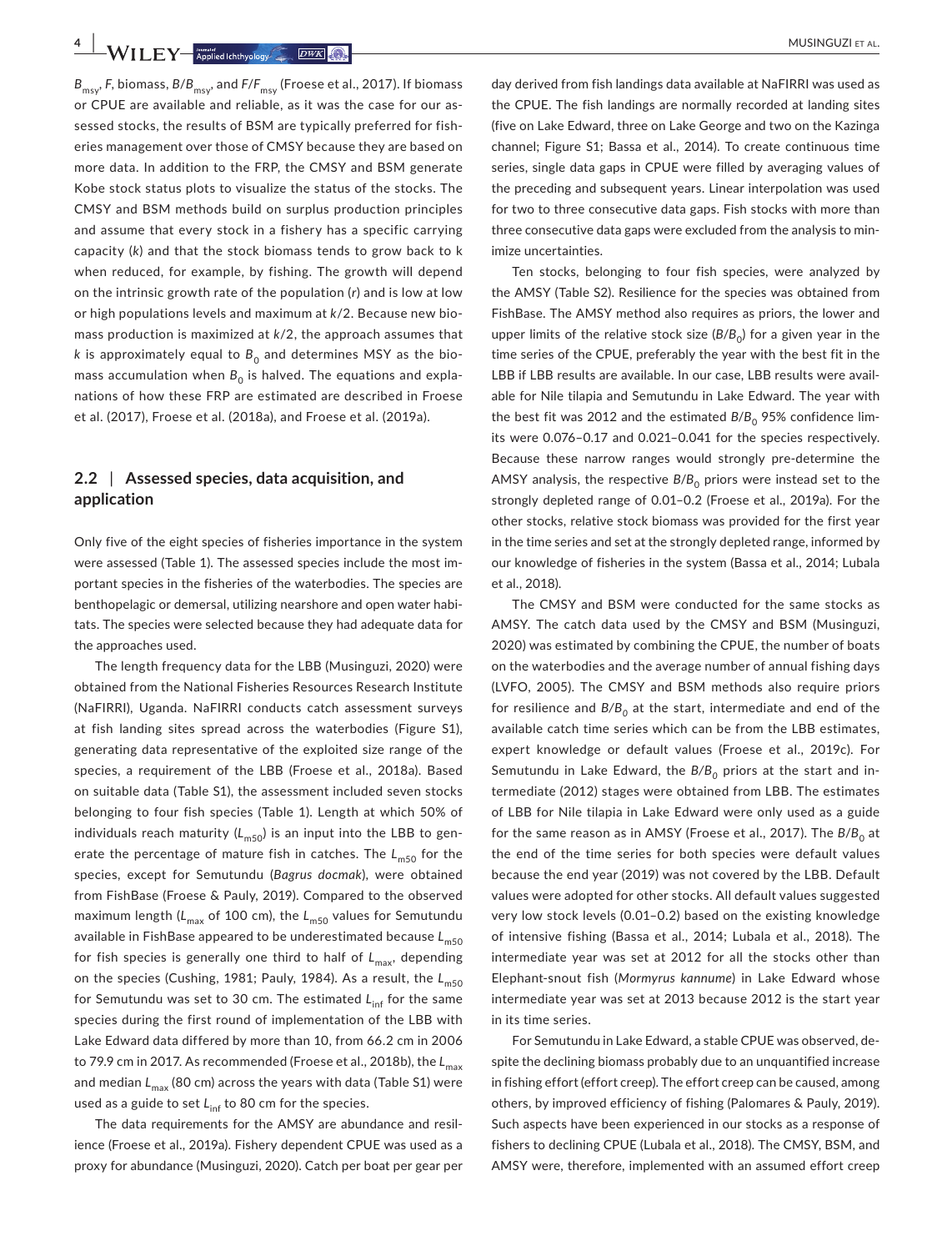| approximate 95% confidence limits                    |                            |                       |                             |                      | TABLE 2 Length-based Bayesian Biomass (LBB) estimates for key stock assessment metrics in Lake Edward (LE), Lake George (LG) and Kazinga channel (KC). Parameters are as defined<br>in the text. All priors are estimated by LBB, unless stated in text; results in bold are means of last 3 years with data (Table S1); L <sub>inf</sub> is the median across years; and values in parenthesis are |                         |                               |
|------------------------------------------------------|----------------------------|-----------------------|-----------------------------|----------------------|-----------------------------------------------------------------------------------------------------------------------------------------------------------------------------------------------------------------------------------------------------------------------------------------------------------------------------------------------------------------------------------------------------|-------------------------|-------------------------------|
| Parameter                                            | Nile tilapia_LE            | Nile tilapia_LG       | North African<br>catfish_LG | Marbled lungfish_LG  | Semutundu_KC                                                                                                                                                                                                                                                                                                                                                                                        | Semutundu_LG            | Semutundu_LE                  |
| $L_{\text{inf}}$ prior (cm)                          | $48.8 \pm 0.49$            | $44 \pm 0.44$         | $123\pm1.2$                 | $134 \pm 1.3$        | $80 + 0.8$                                                                                                                                                                                                                                                                                                                                                                                          | $80 \pm 0.8$            | $80.0 \pm 0.8$                |
| $L_{\text{max}}$                                     | 51                         | 60                    | 24                          | 150                  | 72                                                                                                                                                                                                                                                                                                                                                                                                  | 102                     | 100                           |
| median $L_{\rm max}$                                 | $\overline{4}$             | $\overline{4}$        | $\delta$                    | 126                  | 66.5                                                                                                                                                                                                                                                                                                                                                                                                | 93                      | 80                            |
| Z/K prior                                            | $5.7 \pm 2.1$              | $5.6 \pm 2.4$         | $4.3 \pm 2$                 | $3.3 + 5$            | $3.4 \pm 0.38$                                                                                                                                                                                                                                                                                                                                                                                      | $3.9 \pm 0.18$          | $5.1 \pm 0.34$                |
| M/K prior                                            | $1.5 \pm 0.15$             | $1.5 \pm 0.15$        | $.5 + 0.15$                 | $1.5 \pm 0.15$       | $1.5 \pm 0.15$                                                                                                                                                                                                                                                                                                                                                                                      | $1.5 \pm 15$            | $1.5 \pm 0.15$                |
| F/K prior                                            | 4.16                       | 4.12                  | 2.78                        | 1.84                 | 1.94                                                                                                                                                                                                                                                                                                                                                                                                | 2.38                    | 3.62                          |
| $L_c$ prior                                          | $24.5 \pm 2.4$             | $19.4 \pm 1.9$        | $37.2 \pm 3.7$              | $58.1 \pm 5.8$       | 29.6                                                                                                                                                                                                                                                                                                                                                                                                | $26.5 \pm 2.7$          | $23.5 \pm 2.3$ cm             |
| Lc50                                                 | $25.3(25.2 - 25.4)$        | $21.1(21 - 21.3)$     | 45.7 (45.3-46.1)            | 64.4 (63.5-65.4)     | 40.3 (39.7-40.9)                                                                                                                                                                                                                                                                                                                                                                                    | $35.3(34.9 - 35.8)$     | 31.7 (31.4-32.4) cm           |
| $L_{int}$                                            | 49(48.3-50)                | $42.4(41.6 - 43.3)$   | 12 (111-114)                | 135 (133-137)        | $77.3(75.9 - 78.5)$                                                                                                                                                                                                                                                                                                                                                                                 | $80.5(79.1 - 82.1)$     | 81.8(79.8-82.8)               |
| $L_c/L_{\rm inf}$                                    | $0.52(0.52 - 0.53)$        | $0.49(0.49 - 0.49)$   | $0.41(0.4 - 0.41)$          | $0.49(0.48 - 0.5)$   | $0.54(0.53 - 0.55)$                                                                                                                                                                                                                                                                                                                                                                                 | $0.45(0.44 - 0.45)$     | $0.41(0.41 - 0.42)$           |
| $L_{\text{mean}}/L_{\text{opt}}$                     | 0.87                       | $\frac{8}{10}$        | 0.62                        | 0.84                 | $\overline{0}$                                                                                                                                                                                                                                                                                                                                                                                      | $\frac{8}{2}$           | 0.69                          |
| ${\mathsf L}_\mathrm{c}/{\mathsf L}_\mathrm{c\_opt}$ | $0.\overline{8}$           | 0.73                  | 0.57                        | 0.78                 | 0.7                                                                                                                                                                                                                                                                                                                                                                                                 | 0.73                    | 0.65                          |
| Mature                                               | 85%                        | 3.1%                  | 97%                         | 25%                  | 81%                                                                                                                                                                                                                                                                                                                                                                                                 | 87%                     | 26%                           |
| F/M                                                  | $6.5(5.2 - 8.9)$           | $5.4(4 - 7.4)$        | $35(-317-351)$              | $3.3(2.6 - 4.2)3$    | $17(8.7 - 71)$                                                                                                                                                                                                                                                                                                                                                                                      | $14(7.6 - 45)$          | $9.6(7.1 - 14)$               |
| F/K                                                  | $8.7(7.9-9.5)$             | $6.7(6.2 - 7.4)$      | $1(10-12)$                  | $5.8(5.1 - 6.7)$     | $6.3(5.6-7)$                                                                                                                                                                                                                                                                                                                                                                                        | $6.7(6.1 - 7.6)$        | $12(11-14)$                   |
| Z/K                                                  | 10 (9.4-11)                | $8.1(7.5-8.7)$        | $2(11 - 13)$                | $7.3(6.7 - 8.2)$     | $6.6(6 - 7.3)$                                                                                                                                                                                                                                                                                                                                                                                      | $8(7.5 - 8.8)$          | $13(13 - 15)$                 |
| ΥR'                                                  | $(0.016 - 0.037)$<br>0.024 | 0.016 (0.01-0.022)    | 0.0065 (0.0021-0.011)       | 0.038 (0.02-0.061)   | 0.0076 (0.00059-0.032)                                                                                                                                                                                                                                                                                                                                                                              | $0.015(0.01 - 0.021)$   | $(0.0024 - 0.0052)$<br>0.0035 |
| B/B <sub>0</sub>                                     | $0.11(0.076 - 0.17)$       | $0.076(0.051 - 0.11)$ | $0.04(0.022 - 0.061)$       | $0.17(0.093 - 0.26)$ | 0.014 (0.0011-0.06)                                                                                                                                                                                                                                                                                                                                                                                 | $0.11(0.077 - 0.16)$    | 0.029 (0.021-0.041)           |
| $B/B_{\rm msy}$                                      | $0.31(0.21 - 0.46)$        | $0.2(0.13 - 0.28)$    | $0.1(0.056 - 0.16)$         | $0.45(0.25 - 0.71)$  | 0.036 (0.0028-0.15)                                                                                                                                                                                                                                                                                                                                                                                 | $0.31(0.21 - 0.43)$     | 0.082 (0.059-0.12)            |
| Stock status                                         | Recruitment<br>impaired    | Collapsed             | Collapsed                   | Recruitment impaired | Collapsed                                                                                                                                                                                                                                                                                                                                                                                           | Recruitment<br>impaired | Collapsed                     |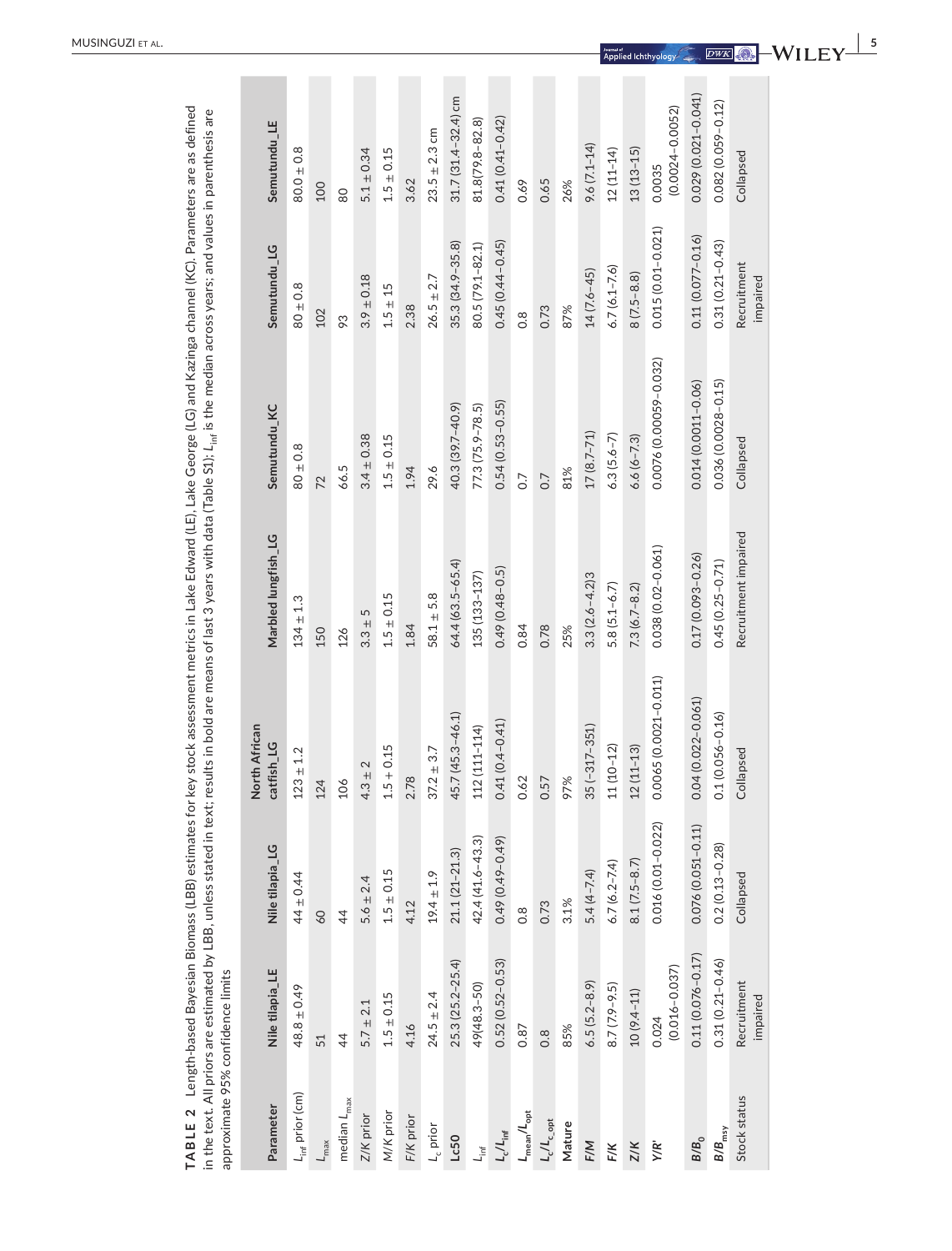of 4% so that the decline in CPUE matches the decline in biomass predicted by the LBB from 2007 onward.

# **3** | **RESULTS**

#### **3.1** | **LBB results**

The length frequency distributions for each of the species were asymmetric, a pattern produced by a combination of multiple gear types and sizes (Figures S2–S8; top middle & right). Table 2 shows the prior variables and current estimates (averages for the last 3 years with data) of stock status.

The estimates of stock status demonstrated that the stocks were exposed to high fishing effort and capture of fish before maturity. Four of the seven analyzed stocks (Nile tilapia in Lake Edward, North African catfish in Lake George, and Semutundu in Kazinga channel and Lake George) had mean length in catch (L<sub>mean</sub>) above L<sub>m50</sub> and close to L<sub>opt</sub> (Figures S2-S8; bottom left). As a result, most of the fish in the catch were mature (Table 2). This observation contrasted with the rest of the stocks whose catches were mostly immature. However, all the stocks had  $L_{\text{mean}}/L_{\text{oot}}$  and  $L_c/L_{\text{cont}}$  less than one, a sign of growth overfishing (capture of young fish). Estimates of *F*/*M*, *F*/*K*, and *Z*/*K* were far above the reference levels showing that the stocks in all water bodies were experiencing high *F* (excessive fishing pressure). Trends in *F*/*M* suggested that the stocks have been exposed to excessive fishing pressure for a long time despite a recent improvement in some stocks (Figures S2–S8 bottom middle). Consequently, the estimates  $B/B_0$  and  $B/B_{\text{msv}}$  were far below the desired levels, showing that the current biomasses were only a fraction of the unexploited biomasses and those of exploitation at MSY levels (Table 2). Based on estimates of  $B/B_{\text{msv}}$ , four of the stocks were classified as collapsed and the restt as recruitment impaired. Annual trends in  $B/B_0$  reflected long term stable biomass but at low levels, biomass depletion and the slight recent improvement in some stocks (Figures S2–S8; bottom right).

#### **3.2** | **AMSY results**

The AMSY suggested that the CPUE for the stocks has been declining or relatively stable. The CPUE declined for most of the stocks, including African catfish in Lake Edward and the Kazinga channel, Elephant-snout fish in Lake Edward and Nile tilapia in all water bodies. The CPUE was stable for African catfish in Lake George and all the Semutundu stocks. Table 3 shows the estimates of stock status for the stocks that were consistent with those of the LBB, further showing evidence of high fishing effort and overfishing, i.e. high *F*/*F*<sub>msv</sub> and low *B*/*B*<sub>msv</sub> values. The *F*/*F*<sub>msv</sub> was highest for Nile tilapia in the Kazinga channel and lowest for Semutundu in the same water body (Table 3). Generally, the estimates of  $F/F_{\text{msv}}$  were highest for the Nile tilapia stocks. The estimates of  $B/B<sub>mov</sub>$  estimates across stocks showed that the exploited biomass was  $18.2\%$  -50.2% of the  $B_{\text{msv}}$ . Annual trends for these estimates indicated a consistent increase in *F* and a corresponding decline in  $B/B_{\text{msv}}$ , indicating the depletion of exploited biomass to levels at which stocks are either recruitment impaired, collapsed or overfished (Table 3; Figures S9–S18e–f).

### **3.3** | **CMSY and BSM results**

A BSM using catch and CPUE data generated management recommendations. The observations suggested that the catch for the stocks has been less than MSY over time (Figures S18–S28 top left). Fishing below MSY should ensure high biomass, stable catches and overall healthy status of stocks. However, the observed estimates of stock status were not in line with this expectation, possibly because the catches were still too high for the much-reduced biomass as a result of previous catches overshooting MSY. That the low catches still constitute overfishing can be seen in the high and increasing *F*/*F*msy (Table 4; Figures S18–S28 lower left; Figures S29–S38e), the degradation of *B/B<sub>msy</sub>* (Figures S29-S38d), and fishing below equilibrium (Figures S29–S38f). The collective poor status of the fisheries is further demonstrated by states of low biomass and high

| TABLE 3 Abundance-based maximum sustainable yield stock status estimates for the different stocks in Lakes Edward (LE), George (LG) |  |
|-------------------------------------------------------------------------------------------------------------------------------------|--|
| and the Kazinga channel (KC)                                                                                                        |  |

| <b>Stock</b>             | $F_{\text{msy}}(r/2)$   | $F/F_{msy}$          | $B/B_{\text{msy}}$     | <b>Stock status</b>  |
|--------------------------|-------------------------|----------------------|------------------------|----------------------|
| Elephant-snout fish-LE   | $0.167(0.0891 - 0.303)$ | $1.58(0.169 - 4.23)$ | $0.332(0.18 - 0.592)$  | Recruitment impaired |
| Nile tilapia-LE          | $0.165(0.0974 - 0.281)$ | $3.03(0.937 - 6.12)$ | $0.186(0.102 - 0.344)$ | Collapsed            |
| Nile tilapia LG          | $0.177(0.097 - 0.326)$  | $2.44(0.593 - 5.21)$ | $0.228(0.127 - 0.403)$ | Collapsed            |
| Nile tilapia KC          | $0.129(0.0671 - 0.267)$ | $3.51(0.728 - 6.08)$ | $0.182(0.103 - 0.302)$ | Collapsed            |
| North African catfish-LE | $0.106(0.08 - 0.171)$   | $1.4(0.301 - 3.71)$  | $0.238(0.152 - 0.417)$ | Collapsed            |
| North African catfish-LG | $0.182(0.101 - 0.321)$  | $1.33(0.114 - 3.55)$ | $0.469(0.256 - 0.847)$ | Recruitment impaired |
| North African catfish-KC | $0.171(0.0944 - 0.297)$ | $2.04(0.354 - 4.85)$ | $0.225(0.124 - 0.406)$ | Collapsed            |
| Semutundu-LE             | $0.176(0.103 - 0.309)$  | $1.93(0.342 - 4.42)$ | $0.414(0.229 - 0.739)$ | Recruitment impaired |
| Semutundu-LG             | $0.17(0.0956 - 0.294)$  | $1.52(0.12 - 4.07)$  | $0.35(0.192 - 0.631)$  | Recruitment impaired |
| Semutundu-KC             | $0.195(0.106 - 0.357)$  | $1.27(0.112 - 3.25)$ | $0.502(0.279 - 0.898)$ | Overfished           |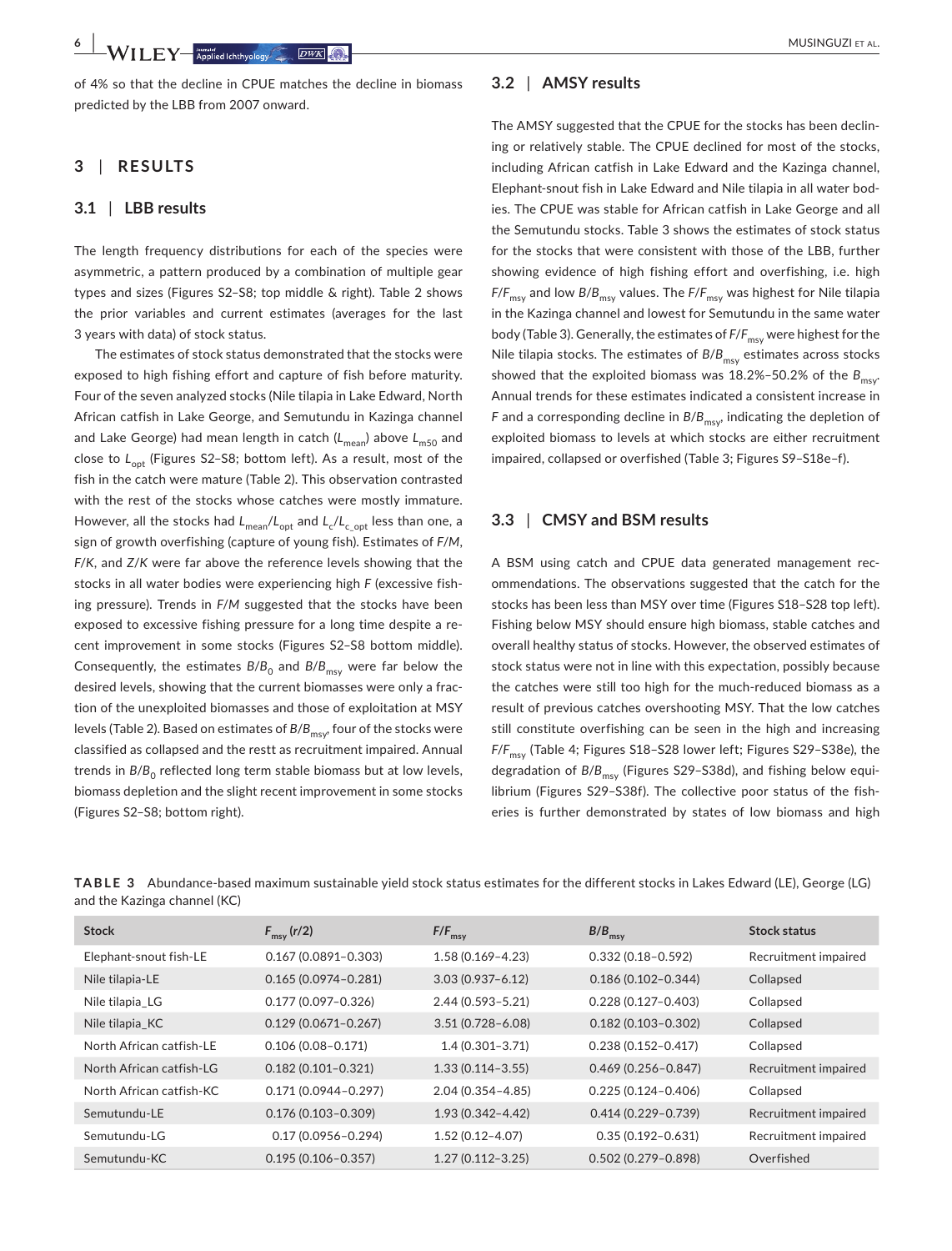| d<br>ś<br>re long-tel<br>SY and BMSY are I<br>in and and the second second the second second the second second second second to the second second second second second second second second second second second second second second second second second second second sec<br>$\frac{5}{2}$<br>Ar L<br>)<br>}<br>}<br>$-2$<br>heses. Estii<br>í ko<br>u castidana | נ<br>נ<br>ma rai<br>j<br>č<br>Fo<br>- etatus. The suffix in the<br>id other values show col<br>ock statis and<br>ׇ֚֚֚֚<br>וודוודים ג<br>.<br>;<br>;<br>;<br>۔<br>ء<br>ues si<br>, hsw a promotion | Ï<br>S                                                       |
|---------------------------------------------------------------------------------------------------------------------------------------------------------------------------------------------------------------------------------------------------------------------------------------------------------------------------------------------------------------------|---------------------------------------------------------------------------------------------------------------------------------------------------------------------------------------------------|--------------------------------------------------------------|
| <b>ABLE 4</b> Estimates of stock status based on CMSY and BSM v                                                                                                                                                                                                                                                                                                     | "hers are for the last year in the dataset (2019). Bold $B/B_{\rm max}$ , $\lambda$                                                                                                               | a waterbody: Lake Edward (LE), Lake George (LG), and Kazinga |

|                          | others are for the last year in the dataset (2019). Bold B/B <sub>msy</sub> values show recruitment impaired stock status and other values show collapsed stock status. The suffix in the stock name refers<br><b>TABLE 4</b> Estimates of stock status based on CMSY and BSM with approximate 95% confidence limits in parentheses. Estimates for $F_{\rm{may}}$ , MSY and BMSY are long-term averages while<br>to a waterbody: Lake Edward (LE), Lake George (LG), and Kazinga channel (KC) |                             |                                 |                              |                          |                        |                                                         |
|--------------------------|-----------------------------------------------------------------------------------------------------------------------------------------------------------------------------------------------------------------------------------------------------------------------------------------------------------------------------------------------------------------------------------------------------------------------------------------------------------------------------------------------|-----------------------------|---------------------------------|------------------------------|--------------------------|------------------------|---------------------------------------------------------|
| Stock                    | $F_{\rm msy}$ (1/year), adjusted for<br>low stock size                                                                                                                                                                                                                                                                                                                                                                                                                                        | MSY (1,000 tonnes/<br>year) | $B_{\rm msy}$ (1,000<br>tonnes) | <b>B</b> (1,000 tonnes)      | $B/B_{msy}$              | F(1/year)              | E (F/F <sub>msy</sub> ), adjusted<br>for low stock size |
| Elephant-snout fish_LE   | $0.172(0.103 - 0.286)$                                                                                                                                                                                                                                                                                                                                                                                                                                                                        | $0.813(0.563 - 1.17)$       | $(2.06 - 4.75)$<br>3.13         | $1.03(0.708 - 1.38)$         | $0.331(0.226 - 0.442)$   | $0.456(0.341 - 0.666)$ | $2.67(1.41 - 5.68)$                                     |
| Nile tilapia_LE          | 0.0366 (0.0217-0.0616)                                                                                                                                                                                                                                                                                                                                                                                                                                                                        | $1.96(1.32 - 2.91)$         | $(6.92 - 15.2)$<br>10.3         | $0.981(0.662 - 1.4)$         | $0.0957(0.0646 - 0.137)$ | 0.442 (0.31-0.655      | 12.2 (6.22-24.6                                         |
| Nile tilapia_LG          | $0.127(0.0752 - 0.215)$                                                                                                                                                                                                                                                                                                                                                                                                                                                                       | $2.17(1.49 - 3.17)$         | $7.86(5.07 - 12.2)$             | $1.81(0.993 - 3.11)$         | $0.23(0.126 - 0.396)$    | $0.272(0.158 - 0.495)$ | $2.12(0.728 - 7.16)$                                    |
| Nile tilapia_KC          | $0.0624(0.0347 - 0.112)$                                                                                                                                                                                                                                                                                                                                                                                                                                                                      | $0.177(0.119 - 0.261)$      | $(0.478 - 1.13)$<br>0.735       | $(0.0471 - 0.189)$<br>0.0953 | 0.13 (0.0642-0.258)      | $0.394(0.198 - 0.796)$ | $6.36(1.55 - 25.9)$                                     |
| North African catfish_LE | 0.129 (0.0825-0.203)                                                                                                                                                                                                                                                                                                                                                                                                                                                                          | $0.542(0.388 - 0.757)$      | $2.59(1.67-4)$                  | $0.798(0.513 - 1.11)$        | 0.309 (0.198-0.43)       | 0.367 (0.263-0.571)    | $2.87(1.48 - 6.45)$                                     |
| North African catfish_LG | 0.263 (0.168-0.411)                                                                                                                                                                                                                                                                                                                                                                                                                                                                           | $1.38(0.957-2)$             | $4.48(3 - 6.68)$                | $1.9(1.46 - 2.28)$           | $0.425(0.326 - 0.509)$   | $0.324(0.27 - 0.421)$  | $1.25(0.793 - 2.11)$                                    |
| North African catfish_KC | 0.119 (0.0699-0.203)                                                                                                                                                                                                                                                                                                                                                                                                                                                                          | $0.132(0.0918 - 0.19)$      | $(0.342 - 0.785)$<br>0.518      | 0.121 (0.0821<br>$-0.175$    | $0.234(0.159 - 0.338)$   | $0.381(0.263 - 0.561)$ | $3.21(1.53 - 6.93)$                                     |
| Semutundu_LE             | $0.113(0.0715 - 0.18)$                                                                                                                                                                                                                                                                                                                                                                                                                                                                        | $1.11(0.795 - 1.54)$        | $(3.74 - 9.54)$<br>5.97         | $1.83(1.01 - 2.67)$          | $0.306(0.17 - 0.447)$    | $0.413(0.283 - 0.746)$ | $3.68(1.71 - 10.9)$                                     |
| Semutundu_LG             | $0.213(0.134 - 0.341)$                                                                                                                                                                                                                                                                                                                                                                                                                                                                        | $1.42(1 - 2.02)$            | $(3.18 - 7.31)$<br>4.82         | $1.74 (= 1.19 - 2.21)$       | 0.361 (0.248-0.458)      | 0.318 (0.25-0.463)     | $1.51(0.878 - 3.08)$                                    |
| Semutundu_KC             | $0.263(0.162 - 0.426)$                                                                                                                                                                                                                                                                                                                                                                                                                                                                        | 82-0.404)<br>0.271(0.1      | $(0.575 - 1.36)$<br>0.885       | $(0.297 - 0.458)$<br>0.379   | $0.429(0.336 - 0.517)$   | $0.412(0.341 - 0.526)$ | $1.59(0.993 - 2.68)$                                    |
|                          | Abbreviations: BSM. Bavesian Schaefer Model: CMSY. catch-based maximum sustainable vield: MSY. maximum sustainable vield                                                                                                                                                                                                                                                                                                                                                                      |                             |                                 |                              |                          |                        |                                                         |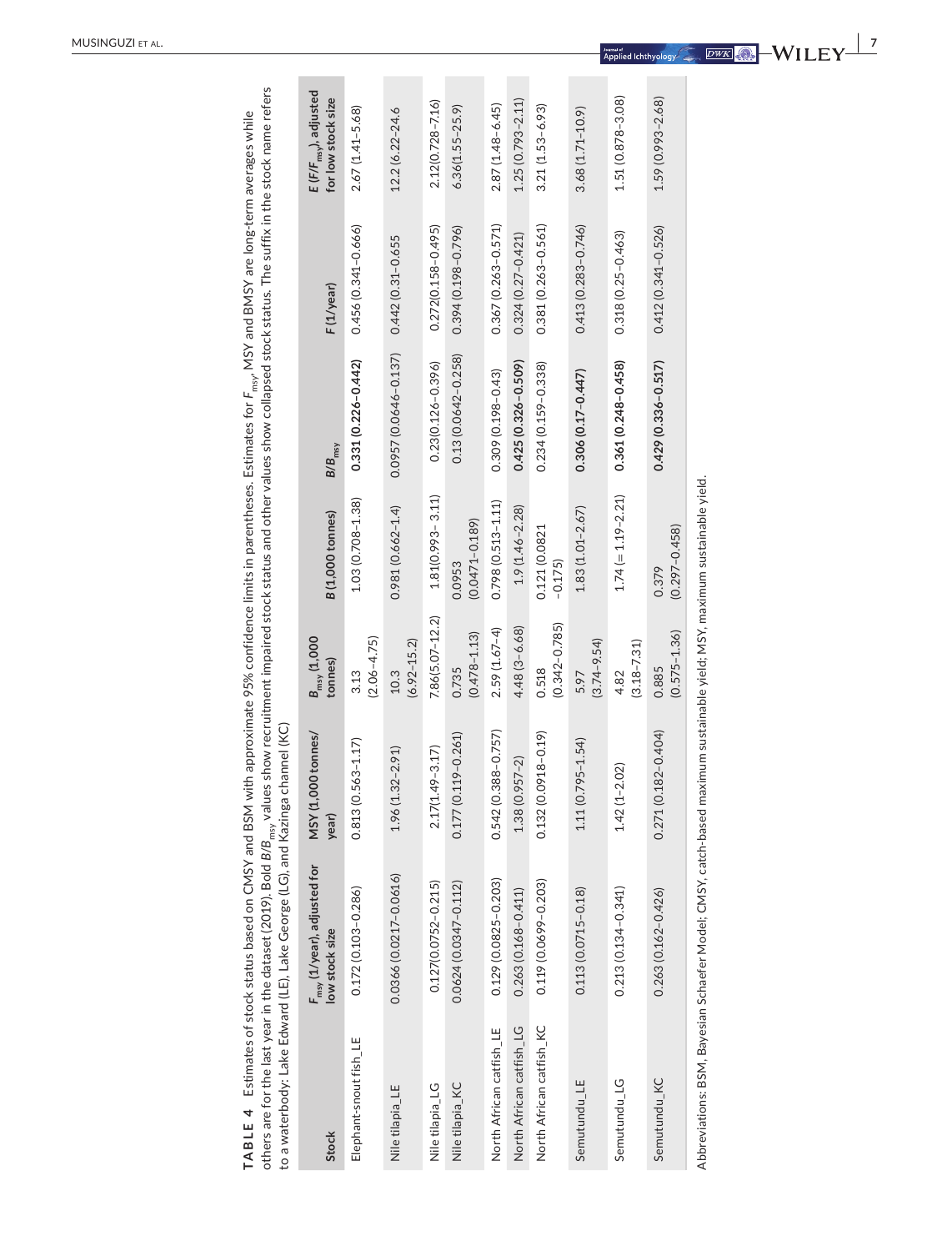exploitation rates (Figures S18–S35; bottom right), and by the stock specific Kobe plots, which showed that stocks are in danger, requiring urgent management (Figures S39–S48). Current estimates for the stocks show low  $B/B_{\text{meV}}$  and high exploitation rates (Table 3). The long-term estimates of MSY,  $F_{\text{msy}}$  and  $B_{\text{msy}}$  are given in Table 4. The long-term estimates of these indicators showed that each stock was exploited below its long-term potential as the MSY was higher than the recent catches (2019) for each stock (Figure 1). The gap between MSY and catches was more pronounced for the stocks of Nile tilapia and Semutundu. For instance, 380.5 tonnes were reported in 2019 instead of the long term MSY of 2,170 tonnes for Nile tilapia in Lake George, 453.2 tonnes instead of 1,960 tonnes for the same species in Lake Edward and 616.96 tonnes instead of 1,420 tonnes of Semutundu in Lake George (Table 4; Figure 1).

## **4** | **DISCUSSION**

Four stock assessment methods for data-limited fisheries were used to provide first comprehensive FRP for stocks in the Lake Edward system, contributing to the needs to increase national level stock assessments in developing countries (FAO, 2020). Applied to fish stocks elsewhere (Palomares et al., 2018; Wang et al., 2020), such methods are envisaged to be pivotal in increasing the volume of assessed stocks (FAO, 2020).

The data used in this study have some caveats. The length, CPUE, and catch data had data gaps. The gaps in length data, for instance deprived us insights into stocks with no recent data (Table S1). The filling of data gaps in CPUE and catches by averaging and linear interpolation could be a source of uncertainty. This caveat was minimized by eliminating stocks with substantial data gaps. The estimates of life history parameters, such as L<sub>m50</sub>, from FishBase may not necessary be up-to-date, and updating these estimates could improve future assessments. We assumed minimal exchanges among stocks and fishing effort in Lake Edward between Uganda and DRC and among the water bodies because they are connected. Our assumption holds because none of the species considered is highly migratory (Table 1), and stocks in Uganda are not subjected to the fishing effort from the DRC. The interpretation and use of the FRP should consider these data issues.

#### **4.1** | **Status of the stocks**

Basing on  $B/B_{\text{msv}}$  (Palomares et al., 2018), all the stocks were in a poor state, assessed as either collapsed, recruitment impaired, or overfished (Tables 2–4). The four methods used mostly agreed on the status of the stocks. However, the stock status slightly differed for three stocks (North African catfish in Lake George, Semutundu in the Kazinga channel and Semutundu in Lake Edward), which were classified as collapsed by the LBB and as recruitment impaired, overfished, and recruitment impaired respectively, by the AMSY and BSM. In the Lake Edward system, the poor status of the stocks is consistent with increasing fishing effort and illegal fishing (Bassa et al., 2014; Lubala et al., 2018). The aspects of high fishing effort and illegal fishing were evident in our results.

The LBB confirmed the high fishing effort for all the stocks with values of *F*/*M* > 1, *F*/*K* > 3, and high values of *Z*/*K*, which are indicators of intensive fishing. The *F*/*F*<sub>msv</sub> ≥ 1 from AMSY and BSM further indicate intensive fishing (Froese et al., 2017; Froese et al., 2019a).



**FIGURE 1** Estimates of maximum sustainable yield (MSY) in relation to observed catches in 2019 for stocks in lakes Edward (LE), George (LE) and the Kazinga channel (KC)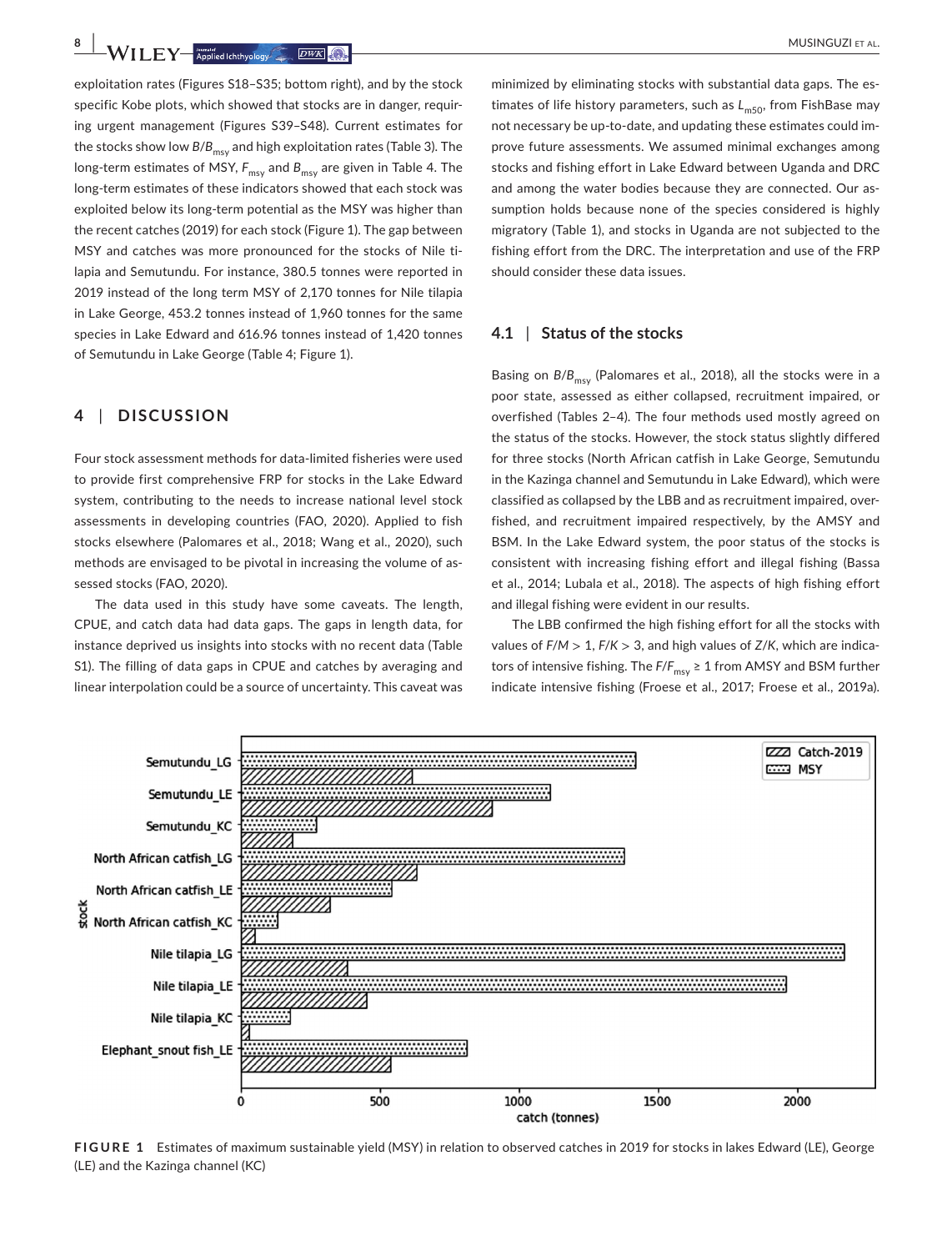Intensive fishing effort depletes fish stocks through habitat degradation, growth and recruitment overfishing (Benoit & Swain, 2008). Growth overfishing was reflected in the assessed stocks by the capture of fish at length lower than  $L_{c\text{-}opt}$ , low ratios of  $L_{mean}/L_{opt}$  and  $L_c/L_c$ <sub>c</sub>opt, and recruitment overfishing by low estimates of  $B/B_0$  and B/B<sub>msv</sub> (Wang et al., 2020). However, four of the assessed stocks had high maturity proportions in the catch (Table 2). With these values, overfishing should be less likely, and biomass would be expected to be close to  $B_{\text{msv}}$ ; instead biomass was found to be far below  $B_{\text{msv}}$ . This observation suggests that illegal fishing of undersized fish may be ongoing, but not reported at designated fish landing sites, a common practice among fishers. The low  $B/B_{\text{msv}}$  ratios can also be attributed to the high fishing effort at low biomass levels.

Ripon barbel (*Labeobarbus altianalis*), Blue spotted tilapia (*Oreochromis leucostictus*), and *Labeo forskalii*, three species of commercial importance, were not assessed due to data limitations. The stock status of Ripon barbel and *L*. *forskalii* is likely to be worse than each of the assessed stocks, emanating from very low resilience and turnover rate, i.e. population doubling time of 14 years for Rippon barbel (Froese & Pauly, 2019), and low abundance for *L. forskalii* (NaFIRRI, 2019). These aspects make the species susceptible to high fishing pressure. On the other hand, the stock status of Blue spotted tilapia is probably comparable to that of Nile tilapia.

#### **4.2** | **Fish production potential**

Poor stock status emanating from mismanagement reduces catches (Benoit & Swain, 2008). In this assessment, the magnitude of reduction was demonstrated by the comparison of the long-term estimates for MSY with catches for 2019 (Figure 1). The total catches of 4,107 tonnes in 2019 were nearly 2.5 times lower than the estimated MSY of 9,975 tonnes for all the stocks. It is intriguing why sustainable fishing that would result into more fish is difficult to adopt (Boonstra & Österblom, 2014). The magnitude of loss determined in this assessment should be an incentive for adopting more effective management measures to utilize the full fisheries potential of the waterbodies.

# **4.3** | **Implications (targets and limits) for sustainable management**

The fish stocks in the Lake Edward system require interventions to rebuild to sustainable levels. Rebuilding of stocks will benefit riparian communities whose livelihoods depend on fisheries, given the restrictions on crop and livestock farming within protected areas (Uganda Wildlife Authority, 2012). The overall target for the interventions should be rebuilding biomass for the stocks to the respective  $B_{\text{msy}}$  estimated by the BSM (Table 4). Intermediate targets should reduce the high fishing effort and eliminate the capture of fish before maturity. The most realistic solution is postponing the onset of fishing by extending the length at first capture to L<sub>copt</sub> for

 **|** MUSINGUZI et al. **9**

each stock (Froese et al., 2016). If  $B_{\text{msv}}$  is achieved, the lower limits of the 95% confidence interval of MSY (Table 4) should be set as the catch limit to cater for uncertainties and species interactions.

Management of the Nile tilapia fisheries has focused on ensuring that length at capture is ≥ $L_{m50}$  (25 cm total length) to protect immature fish (Fish Act, 1951). The estimates of stock status by the LBB demonstrate that this approach has been successful to some extent: most of the catch was mature, and  $L_{\text{mean}}$  above  $L_{\text{m50}}$  and close to L<sub>opt</sub> in Lake Edward (Table 2). The stocks of Elephant-snout fish, Marbled lungfish (*Protopterus aethiopicus*), North African catfish, and Semutundu do not have size restrictions, but benefit from legislation that prohibits destructive gears such as trawling, basket traps, cast nets, and beach seining. Enforcing the size limits and legal gears could eliminate capture of immature fish, reduce fishing mortality, and increase biomass (Froese et al., 2016).

The high fishing effort, combined with illegal capture of immature fish, probably diminished the management benefits where size restrictions are enforced. Reluctance to control fishing effort is understandable: it is one of the most difficult aspects of fisheries management (Hilborn, & Walters, 1992). What makes it more difficult in the Lake Edward system is that fishers are poor, with limited livelihood diversification (Uganda Wildlife Authority, 2012). This situation partly explains why fishing effort has been increasing despite the deterioration of the fisheries. Additional factors that keep fishers in such fisheries include investing income from other activities into fishing. In such cases, the focus of management should be on reducing fishing effort by offering alternative employment and reducing the impact of fishing, e.g. by further increasing mesh sizes (Hilborn, & Walters, 1992). Also, the illegal fishing and marketing of undersized fish should be investigated and stopped if present. To support sustainable fishing, fishing communities could be supported to acquire proper gears by for example exchange of inappropriate gears against new, appropriate gears. Because these changes require substantial reductions in fishing effort, difficulties are expected in real implementation. An option could be to execute these changes gradually, species by species or year by year.

The application of data-limited stock assessment methods developed in marine systems to inland fish stocks is recommended to contribute to the sustainable management of inland fisheries (Cooke et al., 2016; Lorenzen et al., 2016). This assessment added to the literature applying such methods to inland fisheries. The assessment, like Fitzgerald et al. (2018) did for a fish stock in an Irish lake using CMSY, demonstrated that useful FRP can be successfully obtained for the inland fisheries if minimum data requirements are met. However, data availability remains a challenge to the extensive application of these methods, especially in developing countries.

#### **ACKNOWLEDGEMENT**

L.M. benefitted from a grant of the FishBase for Africa program of the Royal Museum for Central Africa (RMCA) via a framework agreement between the RMCA and the Belgian Development Cooperation and Humanitarian Aid (DGD).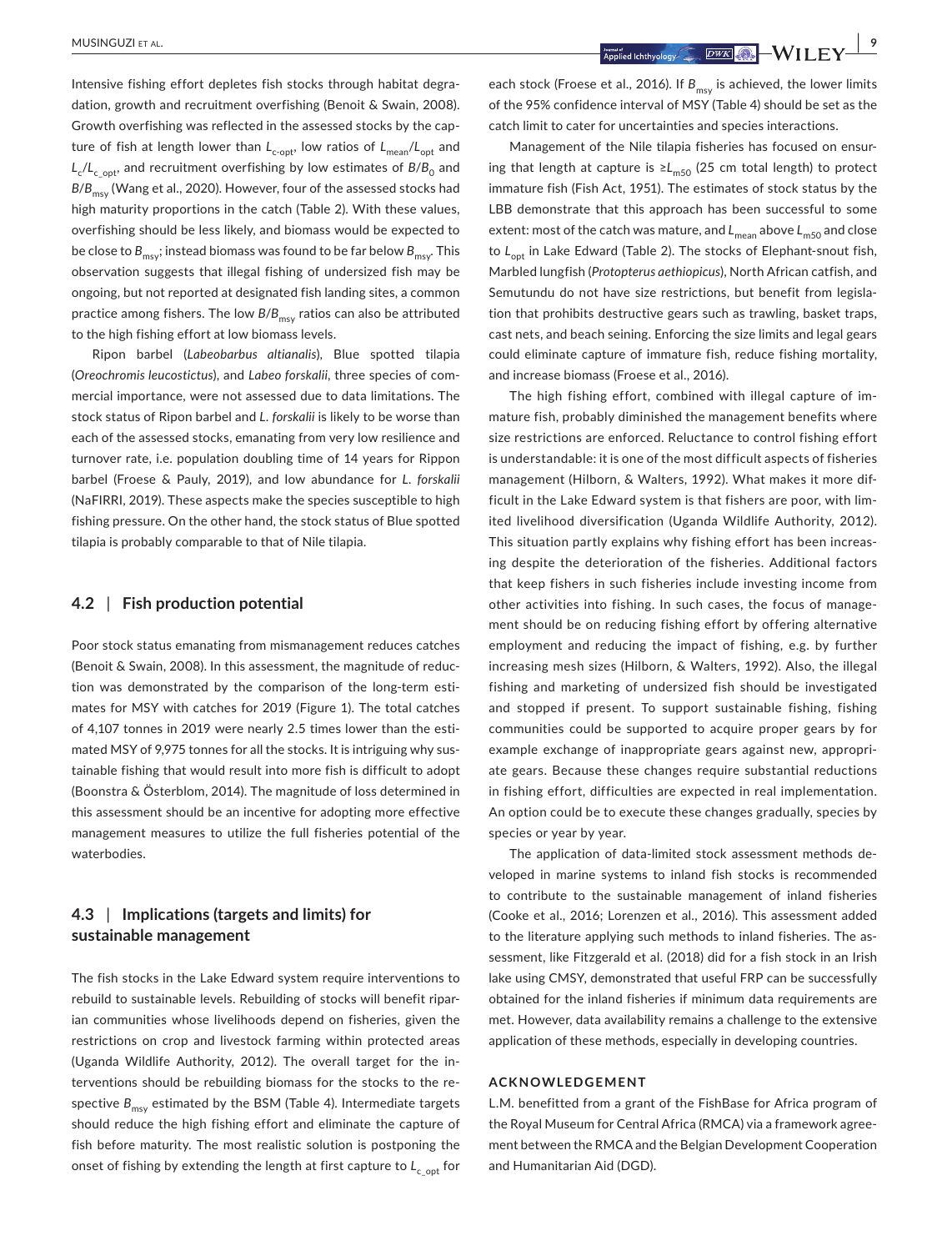#### **CONFLICT OF INTEREST**

Authors declare no conflicts of interest.

#### **DATA AVAILABILITY STATEMENT**

The data used is publicly available through figshare.

## **ORCID**

*Laban Musinguzi* <https://orcid.org/0000-0001-7915-3218>

### **REFERENCES**

- Bassa, S., Mbabazi, D., Taabu-Munyaho, A., Nakiyende, H., & Balirwa, J. S. (2014). Can protected areas work in artisanal fisheries of Uganda? The case of Lakes Edward-George and Kazinga Channel. *Uganda Journal of Agricultural Sciences*, *15*(1), 27–39.
- Beadle, L. C. (1981). *The inland waters of tropical Africa: An introduction to tropical limnology* (2nd ed.). Longman Group Limited.
- Benoit, H. P., & Swain, D. P. (2008). Impacts of environmental change and direct and indirect harvesting effects on the dynamics of a marine fish community. *Canadian Journal of Fisheries and Aquatic Sciences*, *65*(10), 2088–2104.<https://doi.org/10.1139/F08-112>
- Boonstra, W. J., & Österblom, H. (2014). A chain of fools: Or, why it is so hard to stop overfishing. *Maritime Studies*, *13*(1), 15. [https://doi.](https://doi.org/10.1186/s40152-014-0015-4) [org/10.1186/s40152-014-0015-4](https://doi.org/10.1186/s40152-014-0015-4)
- Caddy, J. F., & Mahon, R. (1995). *Reference points for fishery management* (Vol. *349*, pp. 1–80). Food and Agricultural Organization of the United Nations. Fisheries Technical Paper.
- Cooke, S. J., Allison, E. H., Beard, T. D., Arlinghaus, R., Arthington, A. H., Bartley, D. M., Cowx, I. G., Fuentevilla, C., Leonard, N. J., Lorenzen, K., Lynch, A. J., Nguyen, V. M., Youn, S.-J., Taylor, W. W., & Welcomme, R. L. (2016). On the sustainability of inland fisheries: Finding a future for the forgotten. *Ambio*, *45*(7), 753–764. [https://doi.org/10.1007/](https://doi.org/10.1007/s13280-016-0787-4) [s13280-016-0787-4](https://doi.org/10.1007/s13280-016-0787-4)
- Cushing, D. H. (1981). *Fisheries biology: A study in population dynamics* (2nd ed.) University of Wisconsin Press.
- Dadzie, S., & Ochieng-Okach, J. I. (1989). The reproductive biology of a siluroid catfish, *Bagrus docmak* (Forsskal) (Cypriniformes, Bagridae) in the Winam Gulf of Lake Victoria. *Journal of African Zoology*, *103*, 143–154.
- De Graaf, G., & Garibaldi, L. (2014). *The value of African fisheries*. FAO Fisheries and Aquaculture Circular. No. 1093. FAO, 76 pp.
- Decru, E., Vranken, N., Bragança, P. H., Snoeks, J., & Van Steenberge, M. (2020). Where ichthyofaunal provinces meet: The fish fauna of the Lake Edward system, East Africa. *Journal of Fish Biology*, *96*(5), 1186–1201. <https://doi.org/10.1111/jfb.13992>
- FAO. (2020). *The state of world fisheries and aquaculture 2020. Sustainability in action*. <https://doi.org/10.4060/ca9229en>
- FAO, & MSU. (2015). The Rome Declaration: Ten steps to responsible inland fisheries. Retrieved from<http://www.fao.org/3/a-i5735e.pdf>
- Fish Act. (1951). *An act to make provision for the control of fishing, the conservation of fish, the purchase, sale, marketing and processing of fish, and matters connected therewith*. Retrieved from [https://ulii.org/ug/](https://ulii.org/ug/legislation/consolidated-act/197) [legislation/consolidated-act/197](https://ulii.org/ug/legislation/consolidated-act/197)
- Fitzgerald, C. J., Delanty, K., & Shephard, S. (2018). Inland fish stock assessment: Applying data-poor methods from marine systems. *Fisheries Management and Ecology*, *25*(4), 240–252. [https://doi.](https://doi.org/10.1111/fme.12284) [org/10.1111/fme.12284](https://doi.org/10.1111/fme.12284)
- Froese, R., Demirel, N., Coro, G., Kleisner, K. M., & Winker, H. (2017). Estimating fisheries reference points from catch and resilience. *Fish and Fisheries*, *18*(3), 506–526.<https://doi.org/10.1111/faf.12190>
- Froese, R., Demirel, N., Coro, G., & Winker, H. (2019). A simple guide for CMSY+ and BSM (CMSY\_2019\_9f.r). Retrieved from [http://oceanrep.](http://oceanrep.geomar.de/33076/) [geomar.de/33076/](http://oceanrep.geomar.de/33076/)
- Froese, R., & Pauly, D. (2019). FishBase. World Wide Web electronic publication. Retrieved from [www.fishbase.org,](http://www.fishbase.org) version (08/2019).
- Froese, R., Winker, H., Coro, G., Demirel, N., Tsikliras, A. C., Dimarchopoulou, D., Scarcella, G., Palomares, M. L. D., Dureuil, M., & Pauly, D. (2019a). Estimating stock status from relative abundance and resilience. *ICES Journal of Marine Science*, *77*(2), 527–538. [https://](https://doi.org/10.1093/icesjms/fsz230) [doi.org/10.1093/icesjms/fsz230](https://doi.org/10.1093/icesjms/fsz230)
- Froese, R., Winker, H., Coro, G., Demirel, N., Tsikliras, A. C., Dimarchopoulou, D., Scarcella, G., Probst, W. N., Dureuil, M., & Pauly, D. (2018a). A new approach for estimating stock status from length frequency data. *ICES Journal of Marine Science*, *75*(6), 2004– 2015. <https://doi.org/10.1093/icesjms/fsy078>
- Froese, R., Winker, H., Coro, G., Demirel, N., Tsikliras, A. C., Dimarchopoulou, D., Scarcella, G., Probst, W. N., Dureuil, M., & Pauly, D. (2018b). A simple user guide for LBB (for LBB\_13. R). Retrieved from <http://oceanrep.geomar.de/43182/>
- Froese, R., Winker, H., Coro, G., Demirel, N., Tsikliras, A. C., Dimarchopoulou, D., Scarcella, G., Probst, W. N., Dureuil, M., & Pauly, D. (2019b). On the pile-up effect and priors for Linf and M/K: Response to a comment by Hordyk et al on "A new approach for estimating stock status from length frequency data". *ICES Journal of Marine Science*, *76*(2), 461–465. [https://doi.org/10.1093/icesjms/](https://doi.org/10.1093/icesjms/fsy199) [fsy199](https://doi.org/10.1093/icesjms/fsy199)
- Froese, R., Winker, H., Gascuel, D., Sumaila, U. R., & Pauly, D. (2016). Minimizing the impact of fishing. *Fish and Fisheries*, *17*(3), 785–802. <https://doi.org/10.1111/faf.12146>
- Hilborn, R. (1992). Current and future trends in fisheries stock assessment and management. *South African Journal of Marine Science*, *12*(1), 975–988. <https://doi.org/10.2989/02577619209504756>
- Hilborn, R., & Stokes, K. (2010). Defining overfished stocks: Have we lost the plot? *Fisheries*, *35*(3), 113–120. [https://doi.](https://doi.org/10.1577/1548-8446-35.3.113) [org/10.1577/1548-8446-35.3.113](https://doi.org/10.1577/1548-8446-35.3.113)
- Hilborn, R., & Walters, C. J. (Eds.). (1992). *Quantitative fisheries stock assessment: Choice, dynamics and uncertainty*. Springer Science & Business Media.
- Hordyk, A., Ono, K., Valencia, S., Loneragan, N., & Prince, J. (2015). A novel length-based empirical estimation method of spawning potential ratio (SPR), and tests of its performance, for small-scale, data-poor fisheries. *ICES Journal of Marine Science*, *72*(1), 217–231. <https://doi.org/10.1093/icesjms/fsu004>
- Hordyk, A. R., Prince, J. D., Carruthers, T. R., & Walters, C. J. (2019). Comment on "A new approach for estimating stock status from length frequency data" by Froese et al (2018). *ICES Journal of Marine Science*, *76*(2), 457–460. [https://doi.org/10.1093/icesjms/](https://doi.org/10.1093/icesjms/fsy168) [fsy168](https://doi.org/10.1093/icesjms/fsy168)
- ICES. (2017). ICES fisheries management reference points for category 1 and 2 stocks. *ICES Advice Technical Guidelines*. [https://doi.](https://doi.org/10.17895/ices.pub.3036) [org/10.17895/ices.pub.3036](https://doi.org/10.17895/ices.pub.3036)
- Le Quesne, W., Brown, M., De Oliveira, J., Casey, J., & O'Brien, C. (2013). *Data-deficient fisheries in EU waters*. Parlamento Europeo.
- Lorenzen, K., Cowx, I. G., Entsua-Mensah, R. E. M., Lester, N. P., Koehn, J. D., Randall, R. G., So, N., Bonar, S. A., Bunnell, D. B., Venturelli, P., Bower, S. D., & Cooke, S. J. (2016). Stock assessment in inland fisheries: A foundation for sustainable use and conservation. *Reviews in Fish Biology and Fisheries*, *26*(3), 405–440. [https://doi.org/10.1007/](https://doi.org/10.1007/s11160-016-9435-0) [s11160-016-9435-0](https://doi.org/10.1007/s11160-016-9435-0)
- Lubala, E.-B.-B., Mumbere, J. C., Masirika, J. M., & Micha, J. C. (2018). Production et impacts de la pêche dans la partie congolaise du Lac Edouard. *Tropicultura*, *36*(3), 539–552.
- LVFO. (2005). *The standard operating procedures for catch assessment surveys*, LVFO standard operating procedures, Jinja, Uganda: .Lake Victoria Fisheries Organisation.
- Marshall, B. E. (2015). Inland fisheries of tropical Africa. John F. Craig(Ed). In *Freshwater fisheries ecology* (pp. 349–362). John Wiley & Sons Ltd.